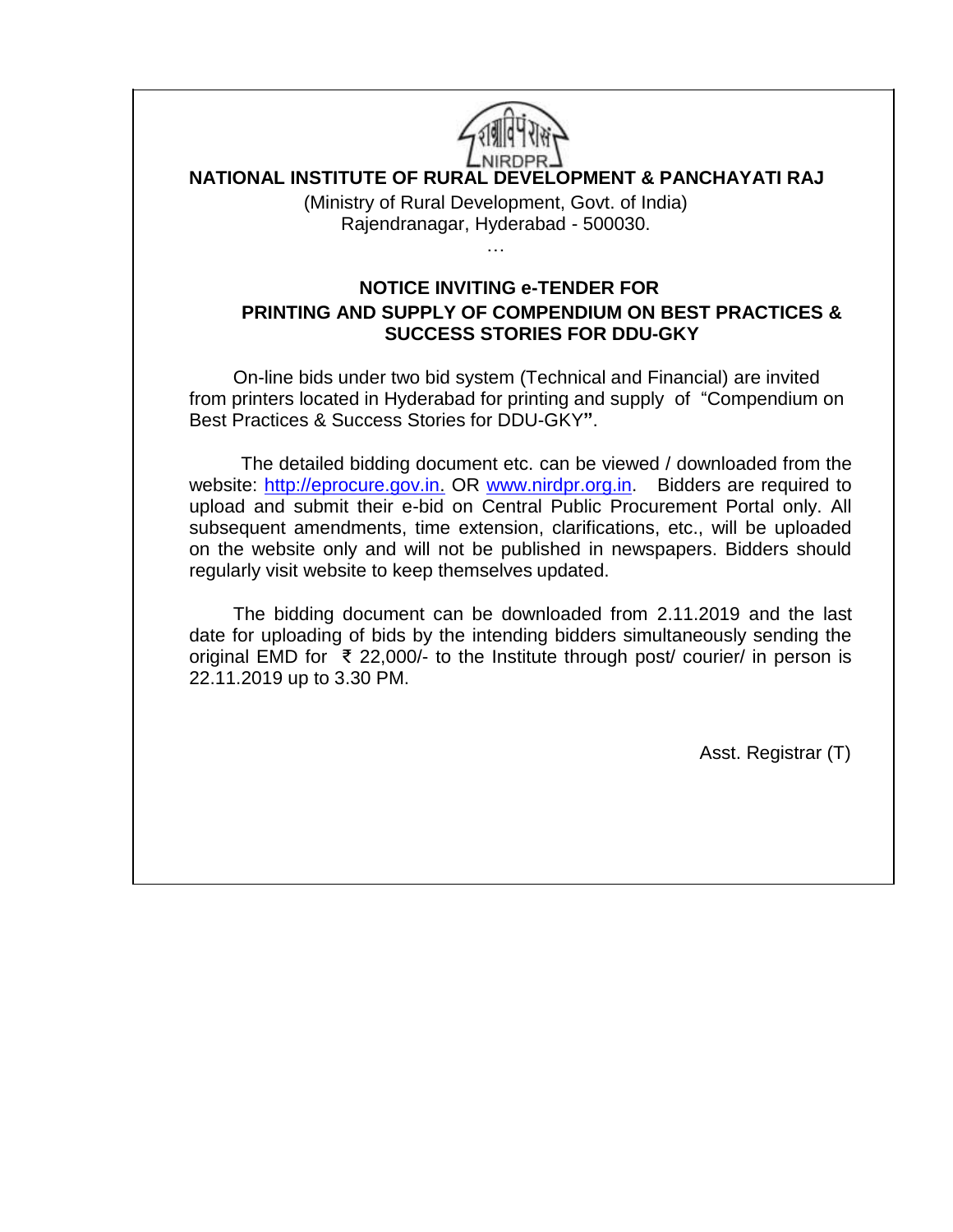

#### **NATIONAL INSTITUTE OF RURAL DEVELOPMENT & PANCHAYATI RAJ** (Ministry of Rural Development, Govt. of India) Rajendranagar, Hyderabad - 500030.

…

# **NOTICE INVITING e-TENDER FOR PRINTING AND SUPPLY OF COMPENDIUM ON BEST PRACTICES & SUCCESS STORIES FOR DDU-GKY**

- **1.** On-line bids under two bid system (Technical and Financial) are invited for printing and supply of "compendium on best practices & success stories for DDU-GKY" to NIRDPR, Rajendranagar, Hyderabad-500 030, Telangana. Manual bids shall not be accepted.
- **2.** Tender document may be downloaded from Central Public Procurement (CPP) Portal [https://eprocure.gov.in.](https://eprocure.gov.in/) The time schedule for the tendering activities shall be as under:

| i.   | Date of notification of tender notice on                    | 2.11.2019                      |
|------|-------------------------------------------------------------|--------------------------------|
|      | CPP Portal / publication in the                             |                                |
|      | newspaper                                                   |                                |
| ii.  | downloading of tender 10.00 am on 2.11.2019<br>Start<br>of  |                                |
|      | document by the intending bidders                           |                                |
| iii. | Last date of uploading of the bids by 22.11.2019 by 3.00 pm |                                |
|      | intending bidders along<br>with<br>the                      |                                |
|      | scanned copy of Earnest Money                               |                                |
|      | Deposit                                                     |                                |
| iv.  | Last date of submission of Demand 22.11.2019 by 3.30 pm     |                                |
|      | Draft in original payable in favour of                      |                                |
|      | NIRD, Hyderabad towards Earnest                             |                                |
|      | Money Deposit (EMD)                                         |                                |
| V.   | <b>Amount of Earnest Money Deposit</b>                      | ₹ 22,000/-                     |
|      |                                                             | (Rs. twenty two thousand only) |
| vi.  | Date of download of bids                                    | 25.11.2019 at 11.00 am         |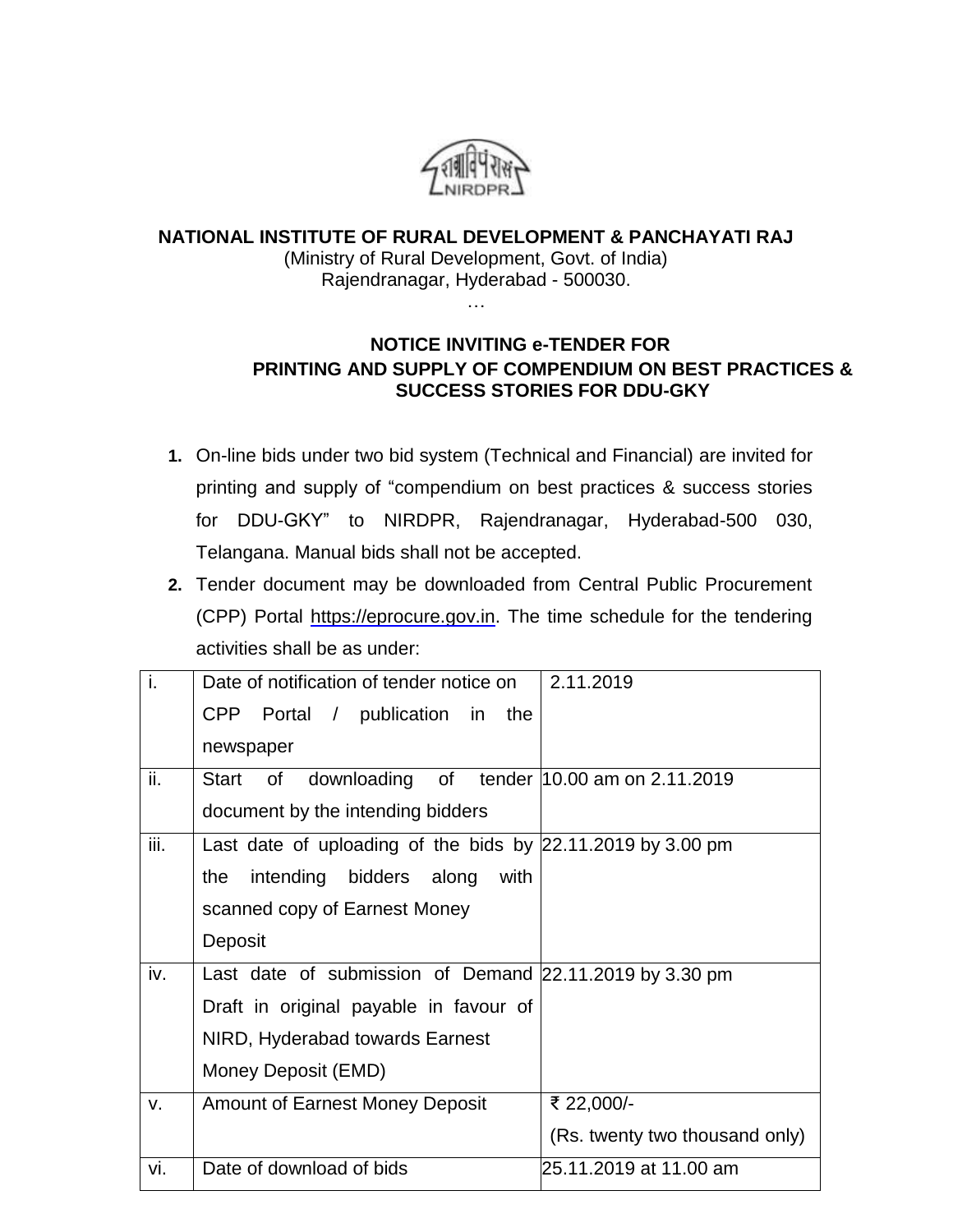| vii.  | Estimated cost of the printing | ₹ 11,00,000 (Rupees eleven<br>lakhs only).                                                                                                                  |
|-------|--------------------------------|-------------------------------------------------------------------------------------------------------------------------------------------------------------|
| viii. | <b>Tendering Authority</b>     | Assistant Registrar (T) I/c,<br>National Institute of Rural<br>Development & Panchayati<br>Raj, Rajendranagar,<br>Hyderabad $-500$ 030<br>Tel. 040-24008479 |

## **3.** Bids shall be submitted online only at CPPP website: **<https://eprocure.gov.in/eprocure/app>**

- **4.** Not more than one tender shall be submitted by one printer or printers having business relationship. Under no circumstance will father and his son(s) or other close relations who have business relationship with one another (i.e when one or more partner(s)/director(s) are common) be allowed to tender for the same contract as separate competitors. A breach of this condition will render the tenders of both parties liable to rejection.
- **5. The Hard Copy of original instrument i.e. Demand Draft in respect of earnest money deposit, original copy of affidavits, and credit facility certificate must be delivered to the Asst. Registrar (T), NIRD&PR, Rajendranagar, Hyderabad**

**– 500030 on or before bid opening date/time as mentioned in critical date sheet.**

**6.** Bids will be opened online as per date/time as mentioned in th**e Tender Critical Date Sheet** at Central Public Procurement Portal [\(https://eprocure.gov.in/eprocure/app\)](https://eprocure.gov.in/eprocure/app) After online opening of Technical-Bid the results of their qualification as well Price-Bid opening will be intimated later.

# **7. Submission of Tender**

The tender bid shall be submitted online. The offers submitted by Telegram/Fax/email shall not be considered. No correspondence will be entertained in this matter.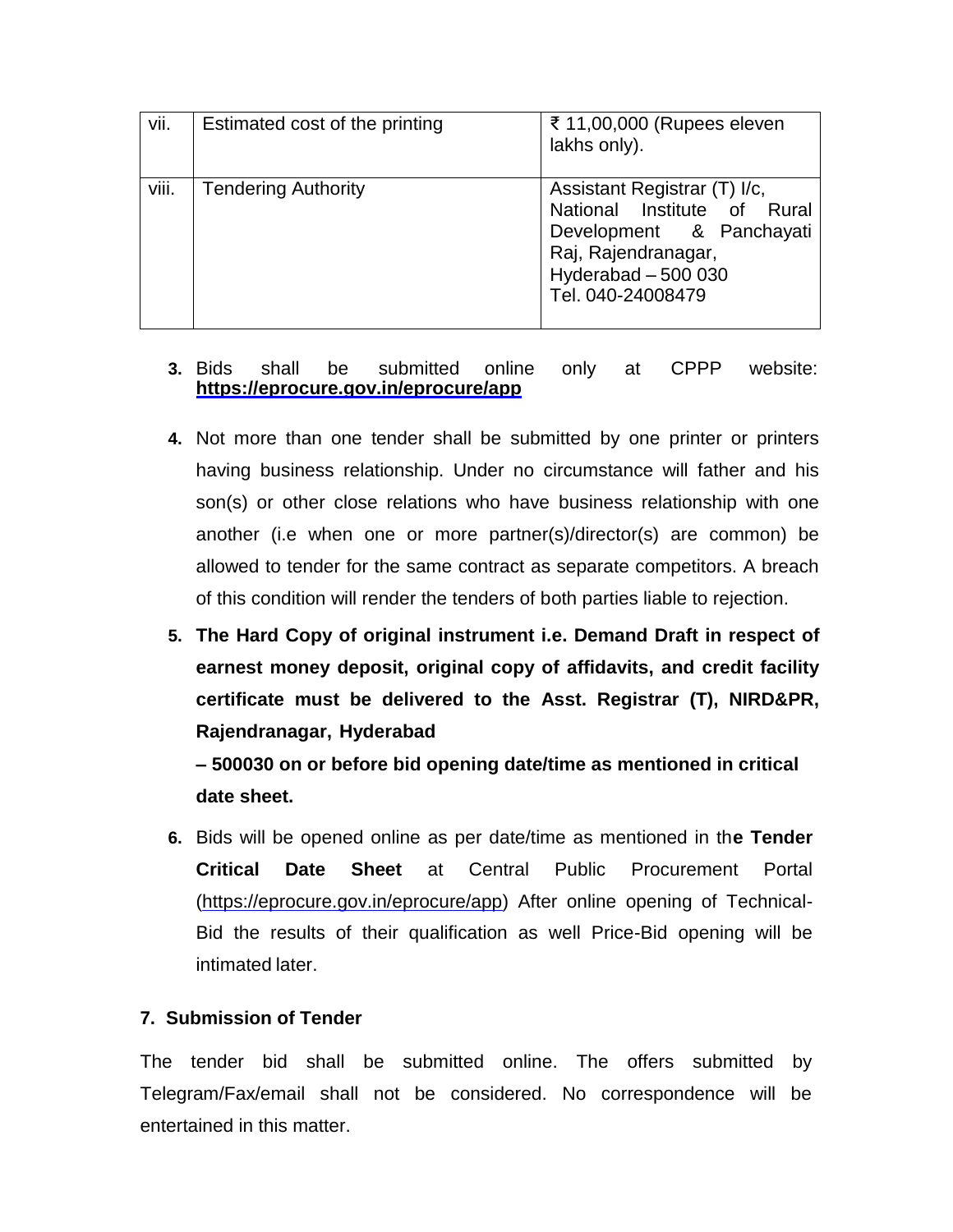## **8. Instructions for Online Bid Submission:**

As per the directives of Department of Expenditure, this tender document has been published on the Central Public Procurement Portal (URL: [https://eprocure.gov.in/eprocure/app\)](https://eprocure.gov.in/eprocure/app). The bidders are required to submit soft copies of their bids electronically on the CPP Portal, using valid Digital Signature Certificates. The instructions given below are meant to assist the bidders in registering on the CPP Portal, prepare their bids in accordance with the requirements and submitting their bids online on the CPP Portal.

More information useful for submitting online bids on the CPP Portal may be obtained at: [https://eprocure.gov.in/eprocure/app.](https://eprocure.gov.in/eprocure/app)

## **9. Registration**

- i) Bidders are required to enroll on the e-Procurement module of the Central Public Procurement Portal (URL[:](https://eprocure.gov.in/%20eprocure/app) [https://eprocure.gov.in/ eprocure/app\)](https://eprocure.gov.in/%20eprocure/app) by clicking on the link **"Online Bidder Enrollment"** on the CPP Portal is free of charge.
- ii) As part of the enrolment process, the bidders will be required to choose a unique username and assign a password for their accounts.
- iii) Bidders are advised to register their valid email address and mobile numbers as part of the registration process. These would be used for any communication from the CPP Portal.
- iv) Upon enrolment, the bidders will be required to register their valid Digital Signature Certificate (Class II or Class III Certificates with signing key usage) issued by any Certifying Authority recognized by CCA India (e.g. Sify / TCS / nCode / eMudhra etc.), with their profile.
- v) Only one valid DSC should be registered by a bidder. Please note that the bidders are responsible to ensure that they do not lend their DSC's to others which may lead to misuse.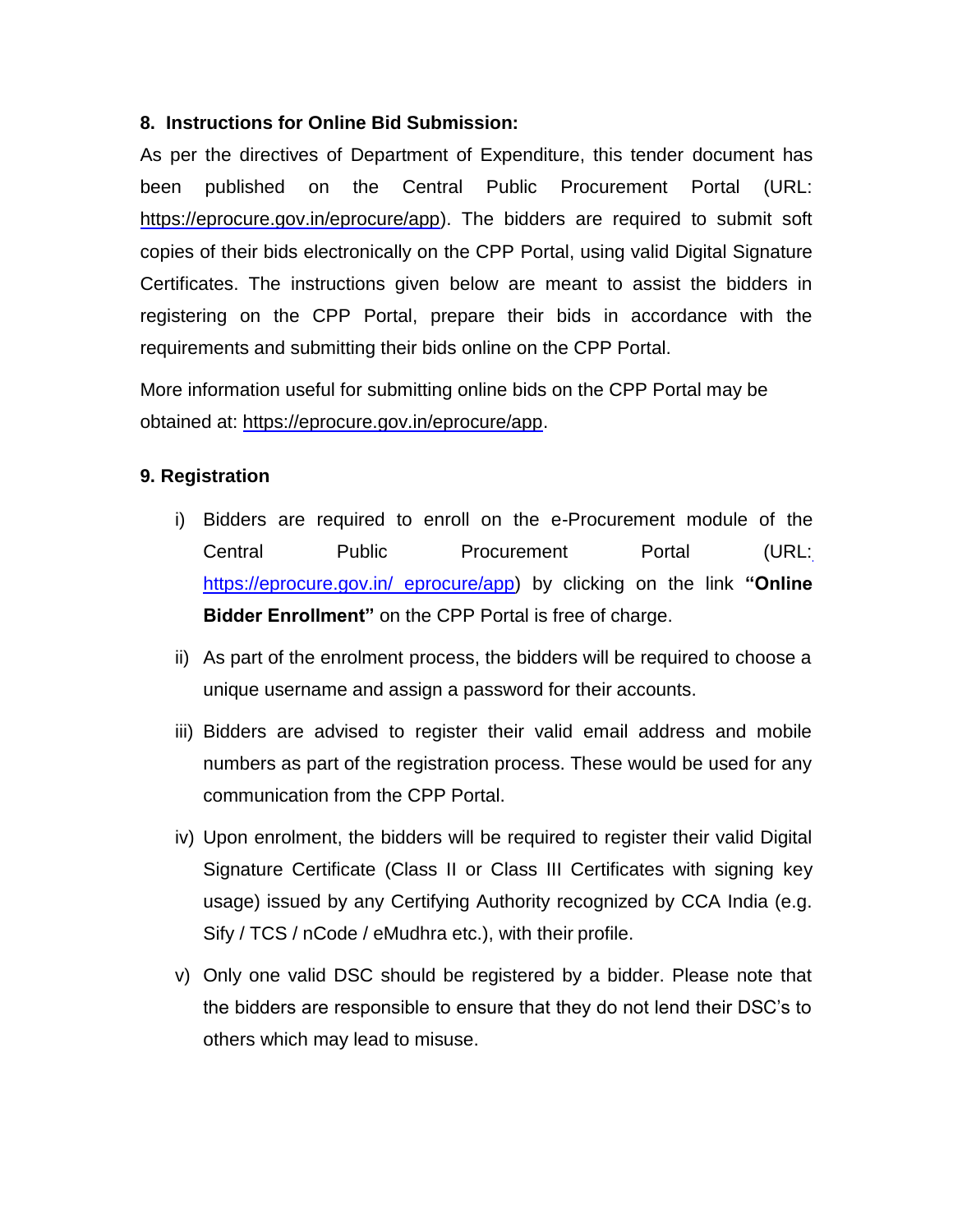vi) Bidder then logs in to the site through the secured log-in by entering their user ID / password and the password of the DSC / e-Token.

### **10. Searching for tender documents**

- i) There are various search options built in the CPP Portal, to facilitate bidders to search active tenders by several parameters. These parameters could include Tender ID, organization name, location, date, value, etc. There is also an option of advanced search for tenders, wherein the bidders may combine a number of search parameters such as organization name, form of contract, location, date, other keywords etc. to search for a tender published on the CPP Portal.
- ii) Once the bidders have selected the tenders they are interested in, they may download the required documents / tender schedules. These tenders can be moved to the respective 'My Tenders' folder. This would enable the CPP Portal to intimate the bidders through SMS / e-mail in case there is any corrigendum issued to the tender document.
- iii) The bidder should make a note of the unique Tender ID assigned to each tender, in case they want to obtain any clarification / help from the Helpdesk.

# **11. Preparation of bids**

- i) Bidder should take into account any corrigendum published on the tender document before submitting their bids.
- ii) Please go through the tender advertisement and the tender document carefully to understand the documents required to be submitted as part of the bid. Please note the number of covers in which the bid documents have to be submitted, the number of documents - including the names and content of each of the document that need to be submitted. Any deviations from these may lead to rejection of the bid.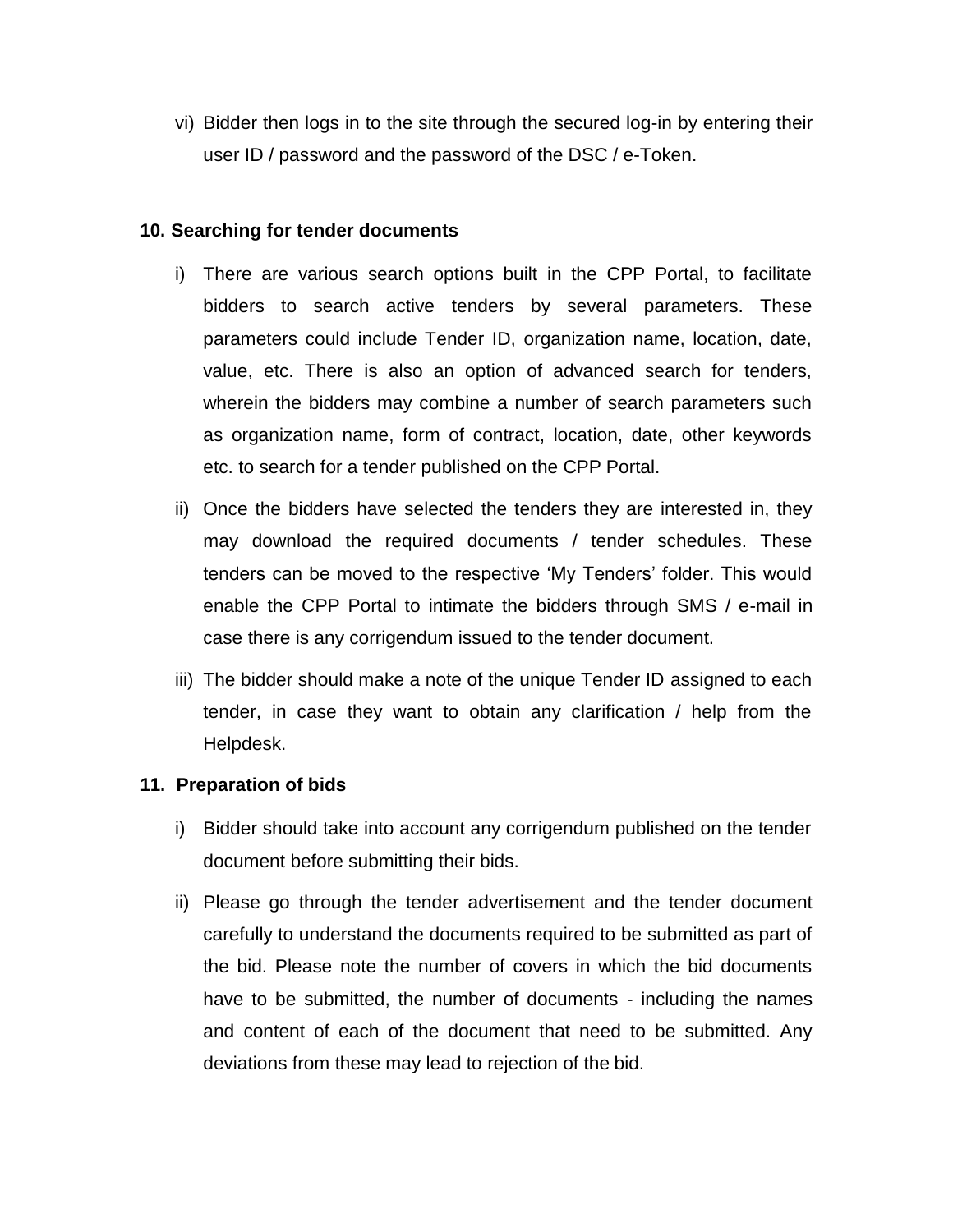- iii) Bidder, in advance, should get ready the bid documents to be submitted as indicated in the tender document / schedule and generally, they can be in PDF / XLS / RAR / DWF formats. Bid documents may be scanned with 100 dpi with black and white option.
- iv) To avoid the time and effort required in uploading the same set of standard documents which are required to be submitted as a part of every bid, a provision of uploading such standard documents (e.g. PAN card copy, annual reports, auditor certificates etc.) has been provided to the bidders. Bidders can use "My Space" area available to them to upload such documents. These documents may be directly submitted from the "My Space" area while submitting a bid, and need not be uploaded again and again. This will lead to a reduction in the time required for bid submission process.

## **12. Submission of bids**

- i) Bidder should log into the site well in advance for bid submission so that he/she upload the bid in time i.e. on or before the bid submission time. Bidder will be responsible for any delay due to other issues.
- ii) The bidder has to digitally sign and upload the required bid documents one by one as indicated in the tender document.
- iii) Bidder has to select the payment option as "offline" to pay the tender fee / EMD as applicable and enter details of the instrument.
- iv) Bidder should prepare the DD towards EMD as per the instructions specified in the tender document. The original DD should be posted/couriered/given in person to the Assistant Registrar (Trg.), NIRDPR, Rajendranagar, Hyderabad – 500 030, latest by the last date of bid submission. The details of the DD/any other accepted instrument, physically sent, should tally with the details available in the scanned copy and the data entered during bid submission time. Otherwise the uploaded bid will be rejected.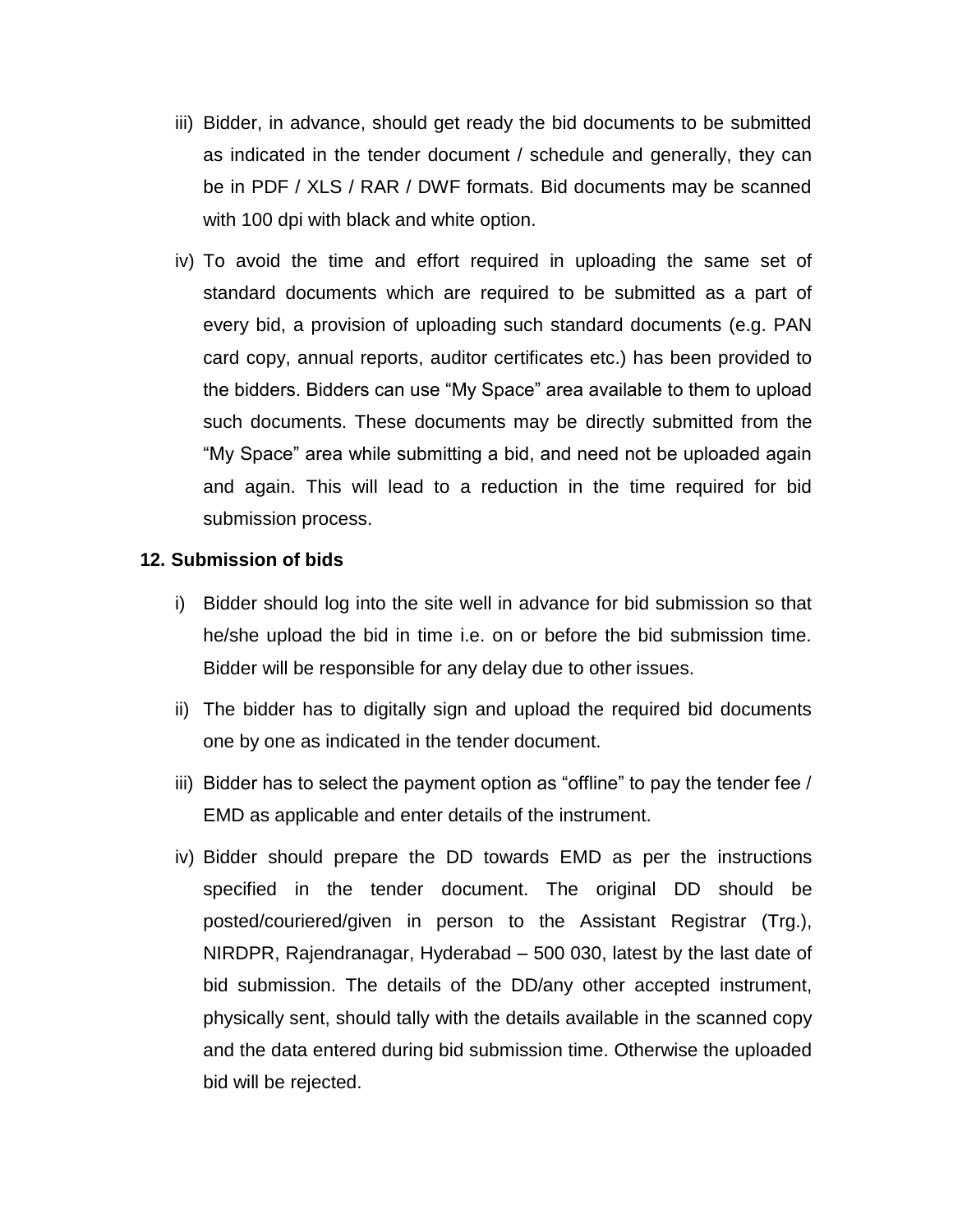- v) The server time (which is displayed on the bidders' dashboard) will be considered as the standard time for referencing the deadlines for submission of the bids by the bidders, opening of bids etc. The bidders should follow this time during bid submission.
- vi) All the documents being submitted by the bidders would be encrypted using PKI encryption techniques to ensure the secrecy of the data. The data entered cannot be viewed by unauthorized persons until the time of bid opening. The confidentiality of the bids is maintained using the secured Socket Layer 128 bit encryption technology. Data storage encryption of sensitive fields is done.
- vii) The uploaded tender documents become readable only after the tender opening by the authorized bid openers.
- viii)Upon the successful and timely submission of bids, the portal will give a successful bid submission message & a bid summary will be displayed with the bid no. and the date & time of submission of the bid with all other relevant details.
- ix) The bid summary has to be printed and kept as an acknowledgment of the submission of the bid. This acknowledgment may be used as an entry pass for any bid opening meetings.

### **13. Assistance to bidders**

- i) Any queries relating to the tender document and the terms and conditions contained therein should be addressed to the Tender Inviting Authority or the relevant contact person (Shri K.S.Krishna Raj, Assistant Editor, NIRDPR – Phone No.7560811100).
- ii) Any queries relating to the process of online bid submission or queries relating to CPP Portal in general may be directed to the 24x7 CPP Portal Helpdesk. The contact number for the helpdesk is 1800 233 7315.

### **14. Eligibility criteria for bidders and selection procedure**

- (a) must be a registered firm;
- (b) must have well established printing press in Hyderabad.
- (c) should have annual turnover of at least ₹ 3,50,000 (Rupees three lakhs fifty thousand only) during the preceding three each financial years;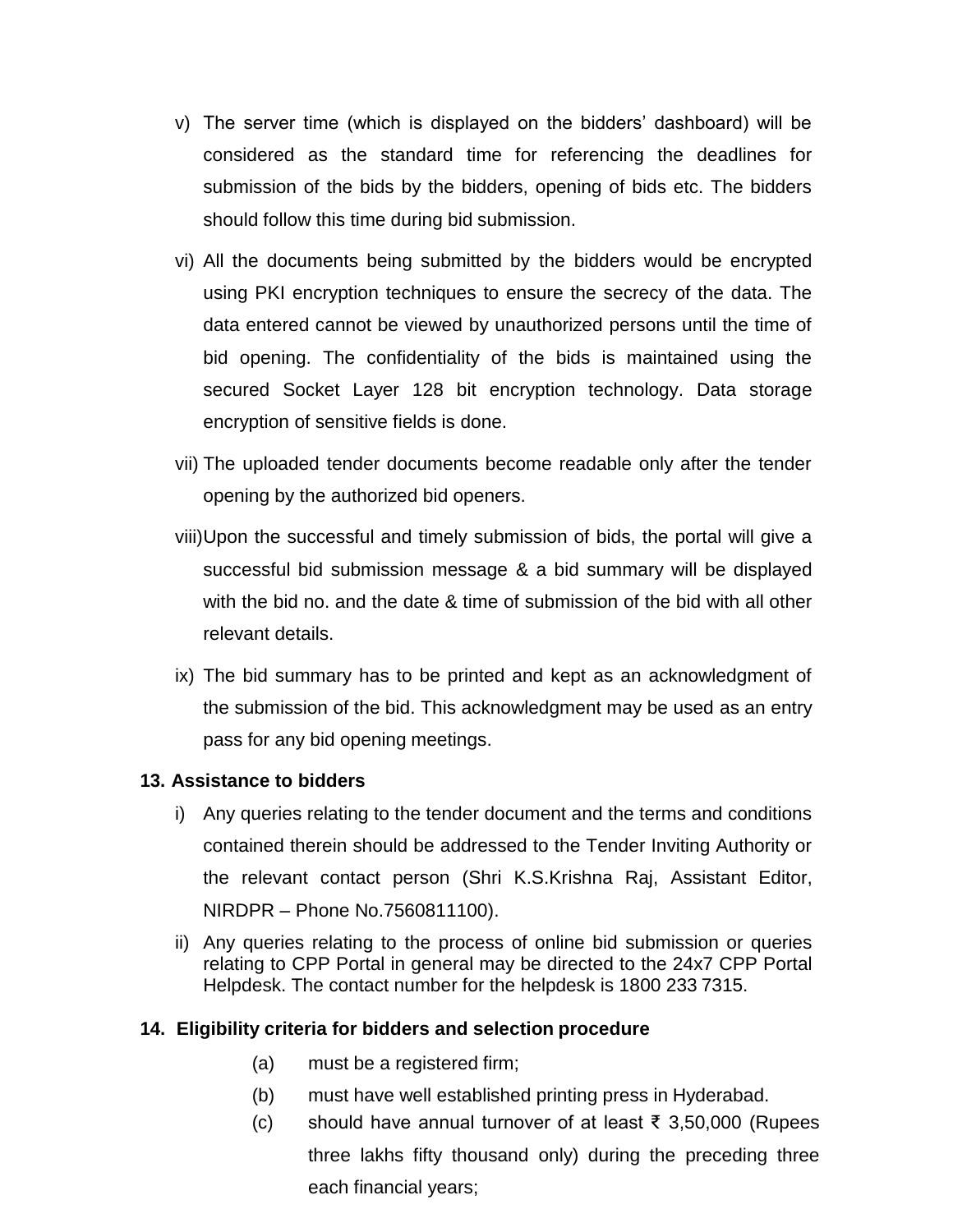- (d) should have experience in printing works in the past three years anywhere in the country preferably for Government organizations, autonomous bodies;
- (d) should have valid license, PAN No., GST Registration Certificate;
- (e) must submit EMD in the form of DD for ₹ 22,000/- (Rupees twenty two thousand only) in favour of NIRDPR, Hyderabad in original before the last date and time specified for bid submission;
- (f) must submit sample papers being used for printing ;
- (g) should not have been blacklisted by any of the Government/ Semi-Government/ Private organizations.
- (i) Bidders who qualify on the basis of above criteria shall be shortlisted. Financial bids of only such short-listed bidders shall be downloaded.
- (ii) The bidder who has accepted all the terms and conditions of contract unconditionally in the format prescribed at ANNEXURE-II and whose financial bid including all the taxes/ charges is found to be the lowest shall be selected for award of contract.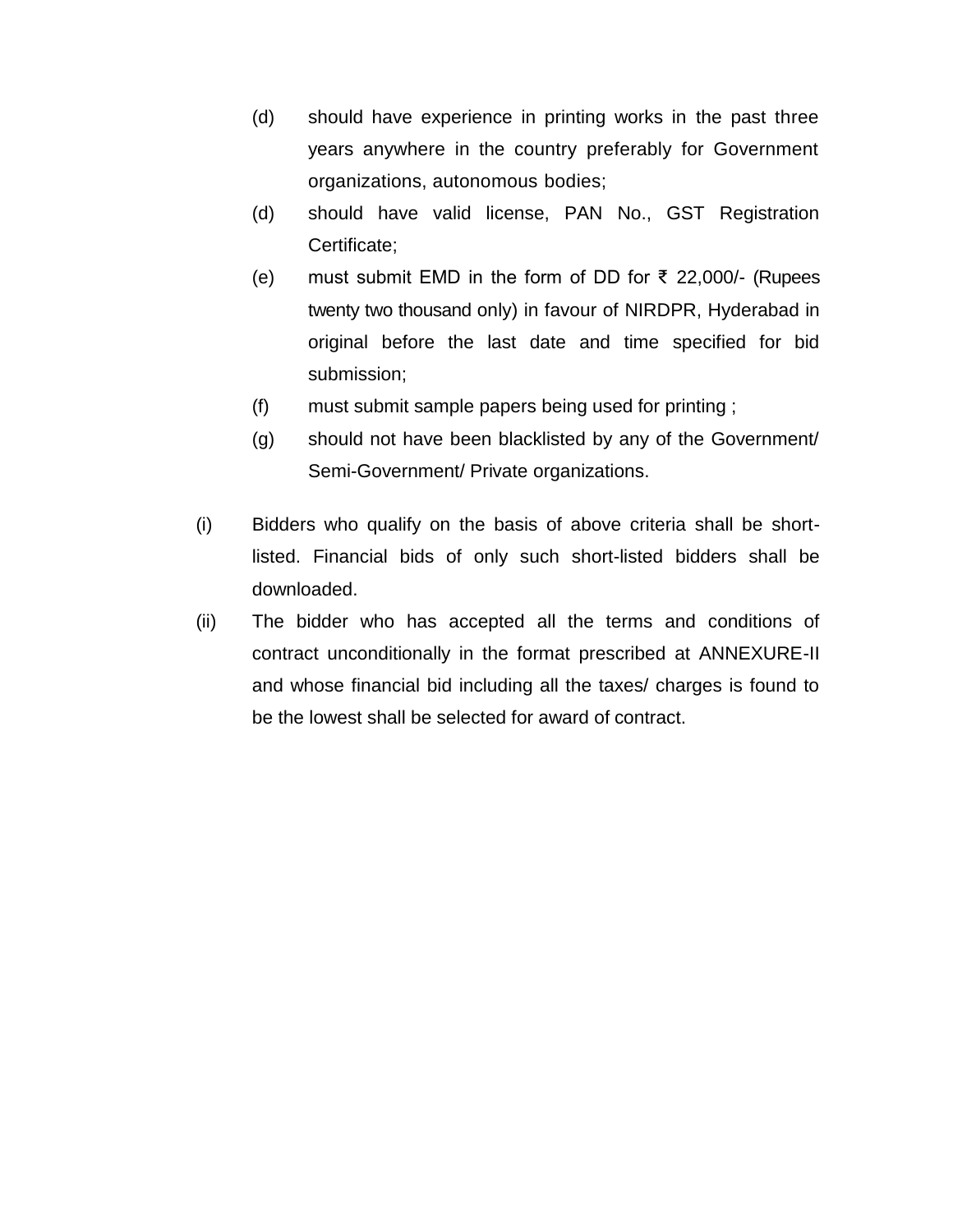

## **NATIONAL INSTITUTE OF RURAL DEVELOPMENT & PANCHAYATI RAJ**

(Ministry of Rural Development, Govt. of India) Rajendranagar, Hyderabad - 500030.

…

# **NOTICE INVITING e-TENDER FOR PRINTING AND SUPPLY OF COMPENDIUM ON BEST PRACTICES & SUCCESS STORIES FOR DDU-GKY**

| SI.<br>No.       | <b>Particulars</b>                                                         | Information to     | <b>Documentary</b> |
|------------------|----------------------------------------------------------------------------|--------------------|--------------------|
|                  |                                                                            | be supplied by     | proof page         |
|                  |                                                                            | the<br>intending   | No.                |
|                  |                                                                            | bidder             |                    |
| 1.               | Name of the Firm                                                           |                    |                    |
| $\overline{2}$ . | <b>Address of the Firm</b>                                                 |                    |                    |
|                  | (a) Postal                                                                 |                    |                    |
|                  | (b) Telephone/ Fax/ Mobile No.(s)                                          |                    |                    |
|                  | c) E-mail ID                                                               |                    |                    |
|                  | (d) Website address, if any                                                |                    |                    |
| 3.               | Type of the / Firm (In the case of                                         |                    |                    |
|                  | Partnership Firm, a copy of Deed to be<br>submitted)                       |                    |                    |
| 4.               | Owner/ partners of the Company/ Firm                                       |                    |                    |
| 5.               | (a) Year of establishment of the Co./                                      |                    |                    |
|                  | Firm (enclosed copy of the certificate                                     |                    |                    |
|                  | as proof)<br>(b) PAN No.                                                   |                    |                    |
|                  | (c) GST No.                                                                |                    |                    |
|                  |                                                                            |                    |                    |
|                  | (d) For how long the co. / firm has                                        |                    |                    |
|                  | been providing printing works to Govt.<br>/ Semi Govt./autonomous bodies / |                    |                    |
|                  | large private organizations? (Proof to                                     |                    |                    |
|                  | be submitted)                                                              |                    |                    |
| 6.               | Details of Demand Draft submitted                                          |                    |                    |
|                  | towards Bid Security/ Earnest Money                                        |                    |                    |
|                  | Deposit for ₹ 22,000/-                                                     |                    |                    |
| 7.               | Annual Turnover during the preceding                                       | YearTurnover       |                    |
|                  | three years i.e., 2015-16, 2016-17 and                                     | (in ₹ lakh)        |                    |
|                  | 2017-18 (copy of audited Balance Sheet                                     | 2015-16            |                    |
|                  | Profit & Loss Account to<br>be<br>and                                      | 2016-17<br>2017-18 |                    |
|                  | submitted)                                                                 |                    |                    |

## **PART-I: TECHNICAL BID**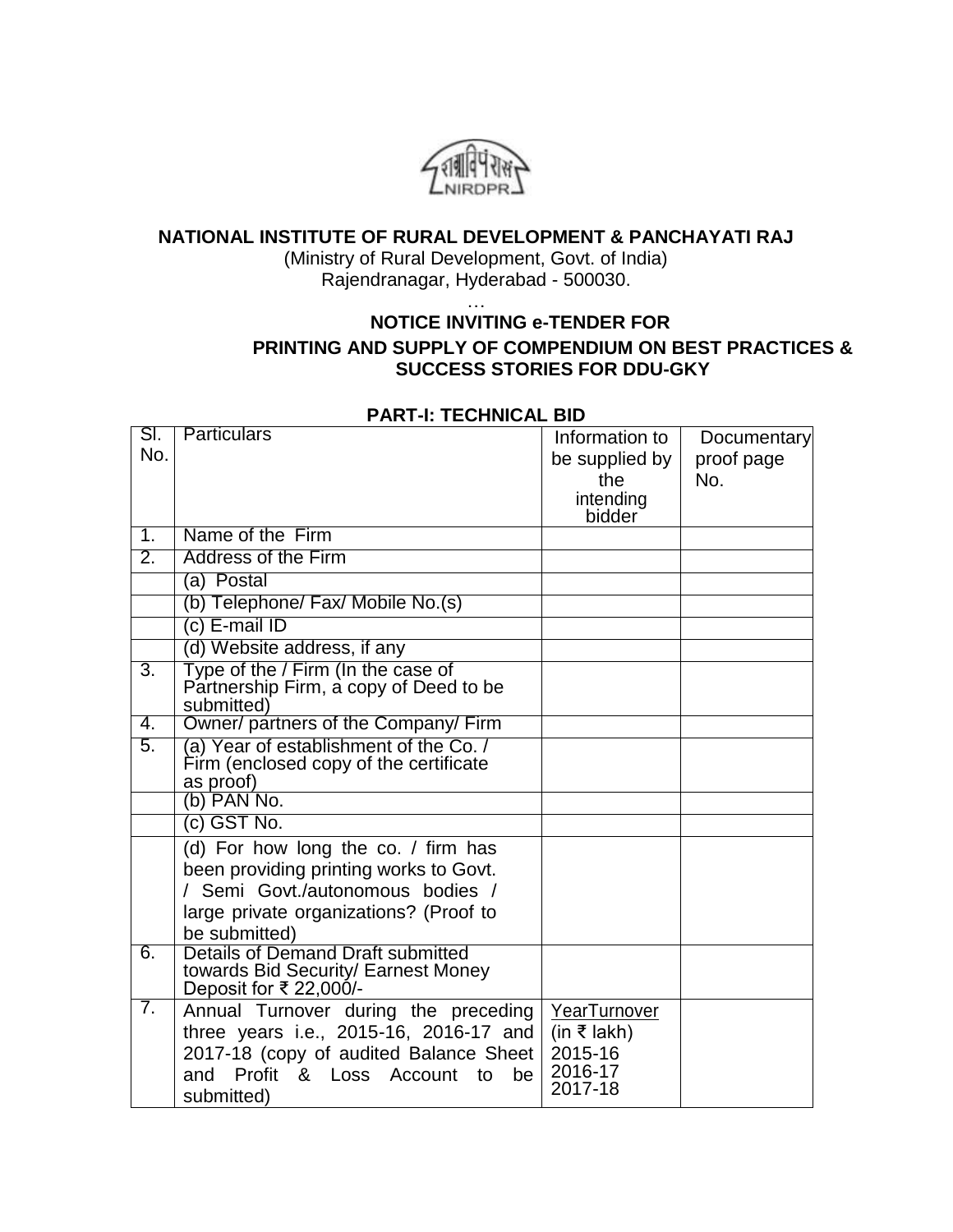| Submit ITR Certificate from the Income<br>Tax Department for the years 2016-17,<br>2017-18 and 2018-19 (copy ITR for each<br>year to be submitted) |  |
|----------------------------------------------------------------------------------------------------------------------------------------------------|--|
| Has the Co. / Firm ever been<br>blacklisted? (self declaration<br>should be submitted)                                                             |  |

Date: Case of Bidder with the Signature of Bidder with  $\sim$  Signature of Bidder with official seal

The following documents are to be uploaded by the bidder as per the tender document:

- i) Scanned copy of filled-in technical bid, appropriate value of valid registration certificate, **valid license**, experience certificate i.e. work orders placed by Government Departments as per the tender notice, PAN No, GST Registration certificate and Tender Acceptance Letter.
- i) Scanned copy of Income-tax assessment returns for the last three assessment years 2016-17, 2017-18 and 2018-19 and copies of audited statement of account by Chartered Accountant for the financial years of 2015-16, 2016-17 and 2017-18, Affidavit of partnership firm.
- ii) Scanned copy of the Demand Draft for Rs. 22,000/- towards EMD.
- *Note: All the hard copies in respect of the above documents along with sample papers being used for printing should be submitted on or before bid submission closing date & time to "Assistant Registrar (T) NIRD&PR, Hyderabad".*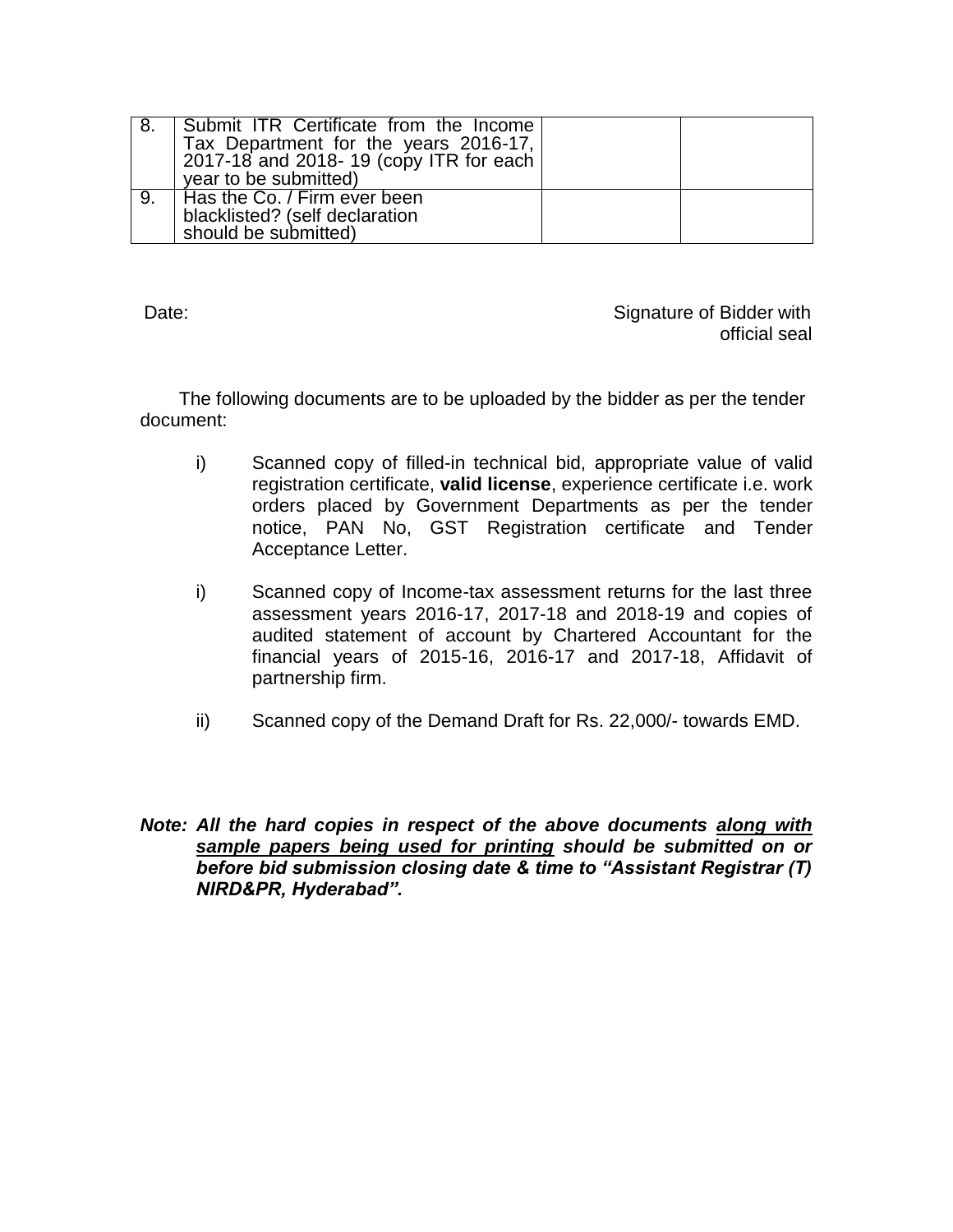**PART-II**



# **NATIONAL INSTITUTE OF RURAL DEVELOPMENT & PANCHAYATI RAJ**

(Ministry of Rural Development, Govt. of India) Rajendranagar, Hyderabad - 500030.

### … **NOTICE INVITING e-TENDER FOR PRINTING AND SUPPLY OF COMPENDIUM ON BEST PRACTICES & SUCCESS STORIES FOR DDU-GKY**

## **Part-II: Financial Bid**

Having read and examined the contents of tender documents and the requirements of NIRDPR as indicated therein, I/We, the undersigned, offer the amount quoted below to print and supply of the compendium on best practices & success stories for DDU-GKY to NIRDPR:

| SI.<br>No. | <b>Specification of</b><br>the books                                                                                                          | No.<br>οf<br>book<br>s | Rate per<br>book (Rs.) | <b>Total amount</b>    |  |
|------------|-----------------------------------------------------------------------------------------------------------------------------------------------|------------------------|------------------------|------------------------|--|
|            |                                                                                                                                               |                        |                        | (in figures) (in words |  |
| 1.         | Printing and supply of<br>compendium on best<br>practices & success<br>stories for DDU-GKY<br>(As per the<br>specifications at<br>Annexure-I) | 500                    |                        |                        |  |
|            | Total                                                                                                                                         |                        |                        |                        |  |

**The above rate is inclusive of all taxes and all other charges.**

**Signature of the Bidder**

**Date: Place:**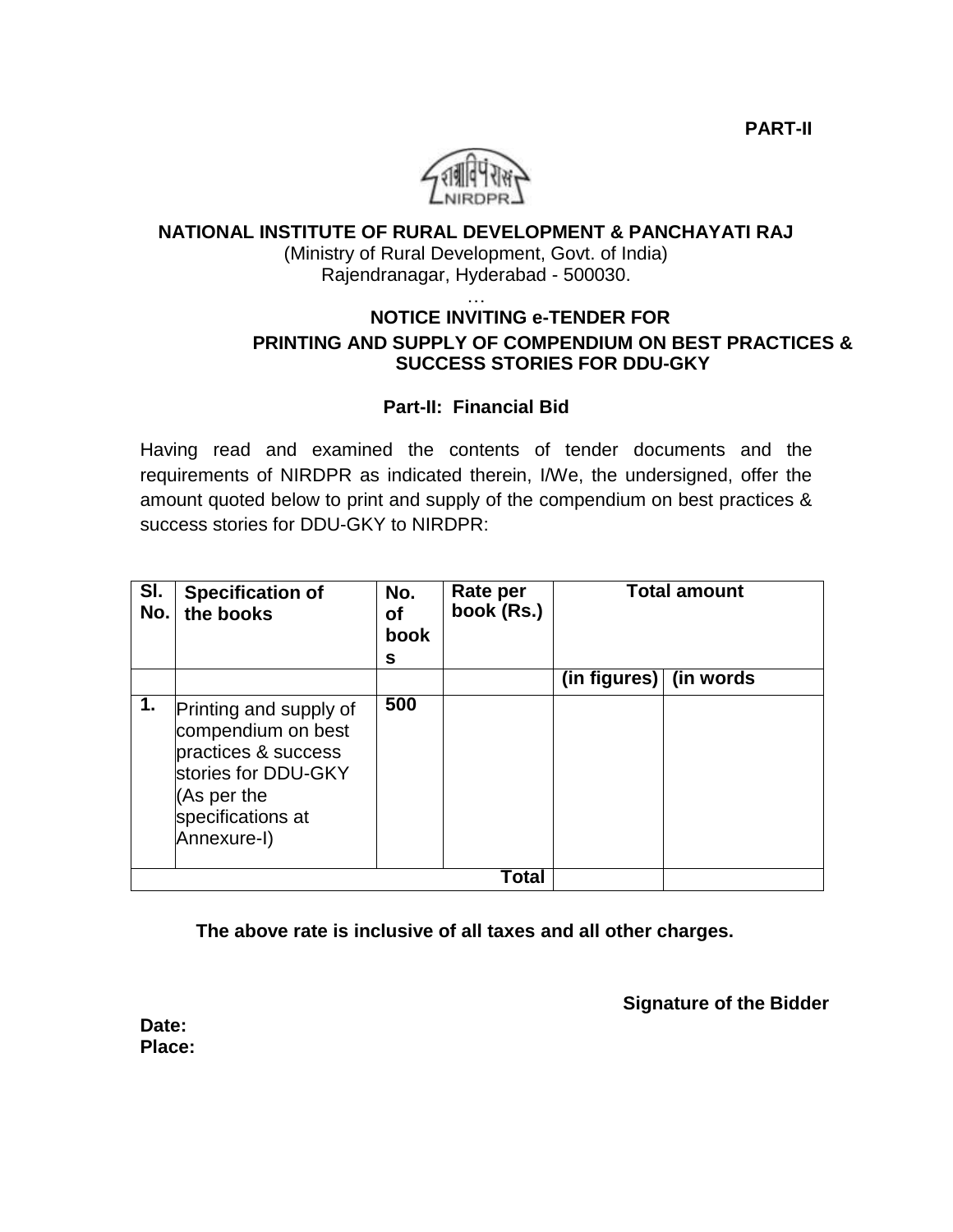

### **NATIONAL INSTITUTE OF RURAL DEVELOPMENT & PANCHAYATI RAJ** (Ministry of Rural Development, Govt. of India) Rajendranagar, Hyderabad - 500030. **…**

### **Other Terms and Conditions**

- **i)** The EMD of all the unsuccessful bidders would be returned after the award of contract to successful bidder.
- **ii)** The selected bidder shall have to deposit 10% of the value of the contract awarded through Demand Draft drawn in favour of National Institute of Rural Development or bank guarantee for equal amount as performance security.
- **iii)** The performance security should remain valid for a period of sixty days beyond the date of completion of all contractual obligations on the part of the successful bidder.
- **iv)** The EMD of successful bidder would be returned on receipt of performance security.
- **v)** If the successful bidder(s) for any reason fails to print the book on time or fails to complete the printing within the stipulated time, the undersigned will have the right to cancel the order and forfeit the performance security available with the NIRDPR.
- **vi)** Payment shall be made only on satisfactory completion of printing work within the given time frame including the extended time and no advance payment shall be made.
- **vii)**The successful bidder should print and supply the books/boxes with in period of 1 week of issuance of work order. In case of emergency the printer would be liable to supply the books/boxes within a shorter period as stipulated by the Institute for which no additional cost may be provided.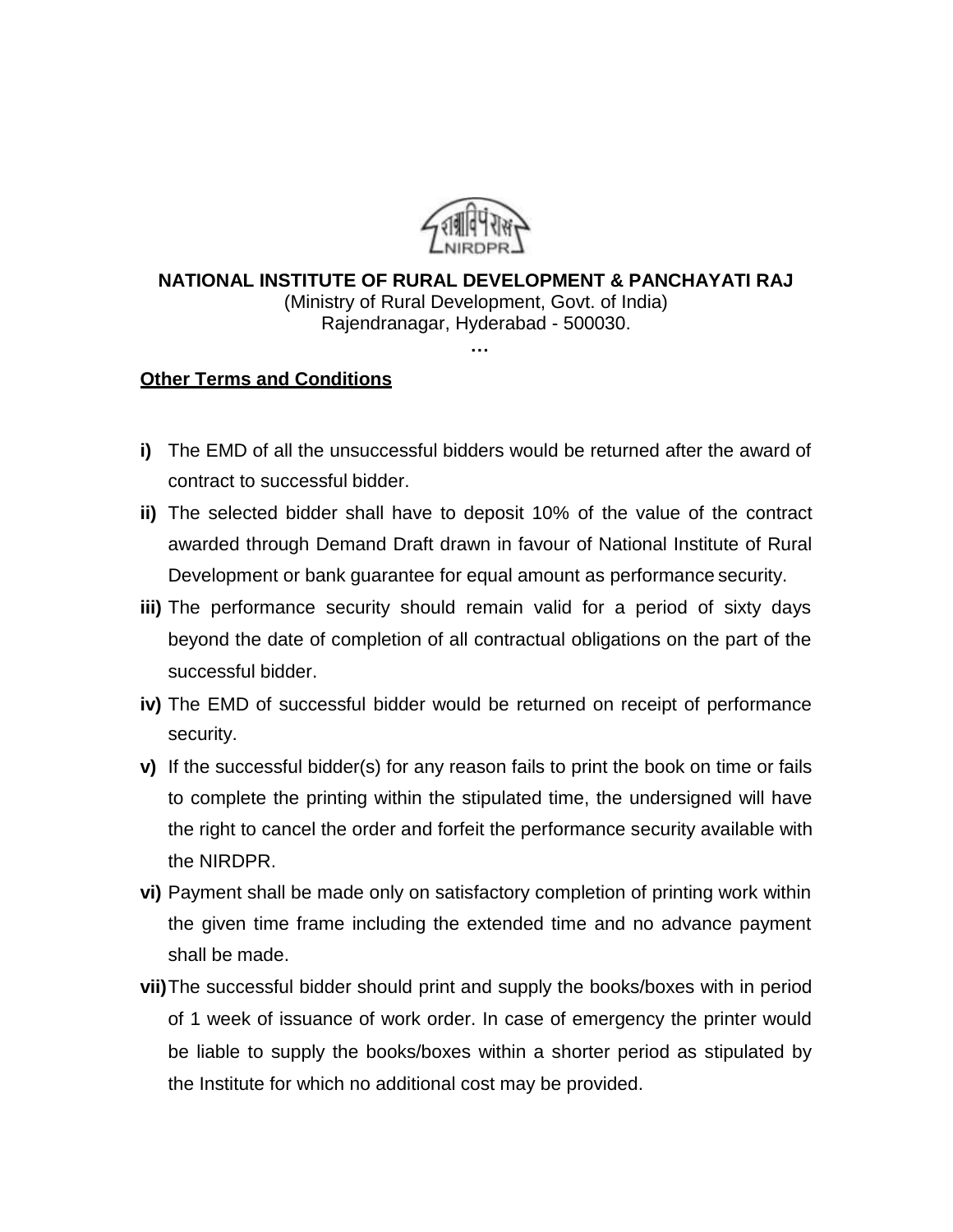- **viii)** The Director General, NIRDPR reserves the right to accept or reject any or all the quotations received without assigning any reasons whatsoever.
- **ix)** In the event of any dispute arising between both the parties i.e. NIRDPR and the printer, under these conditions or any conditions contained in the Purchase Order or in connection with this contract, the same shall be referred to the sole arbitration of the Director General, NIRDPR or some other persons appointed by him. The award of the arbitrator shall be final and binding on both the parties to this contract.
- **x)** The order executed will be subject to Indian law and local courts at Hyderabad only.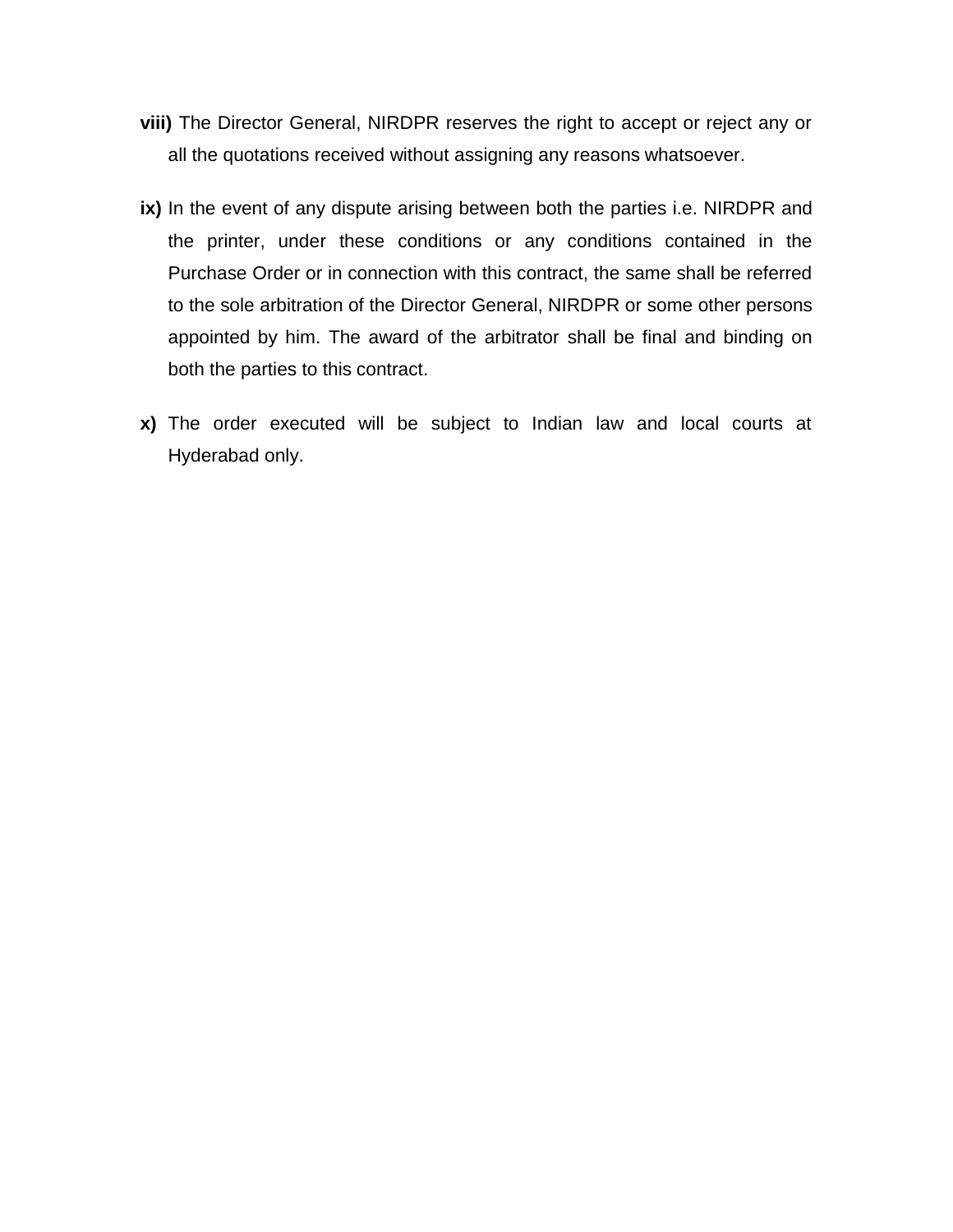### **Annexure-I**

## **Specifications of the work:**

Title of the book: Best Practices and Success Stories

No. of copies: 500

No. of expected pages in each book: 150-200 pages

Size: A4

Colour: Multi colour printing

Title Pages: Rendezvous (special) paper 170 GSM

Inner pages: Rendezvous (special) paper 200 GSM

Lamination: UV spot lamination & silk coating on all inner pages

**Creasing** 

## **Specific requirements:**

Inner pages: 200 GSM Rendezvous (special) with matte silk coating in multicolour

Binding: Bound binding with dust jacket

Box cover: 450 GSM Natural Evolution paper with multicolour printing to fit the book

Cover page: 170 GSM Rendezvous paper

Dust jacket: 240 GSM

Designing: Designing of all pages, including title pages, dust jacket and box cover (at least three samples need to be given by the printer. Of them, one will be selected for final printing.)

Cover pages: 4 pages with UV coating.